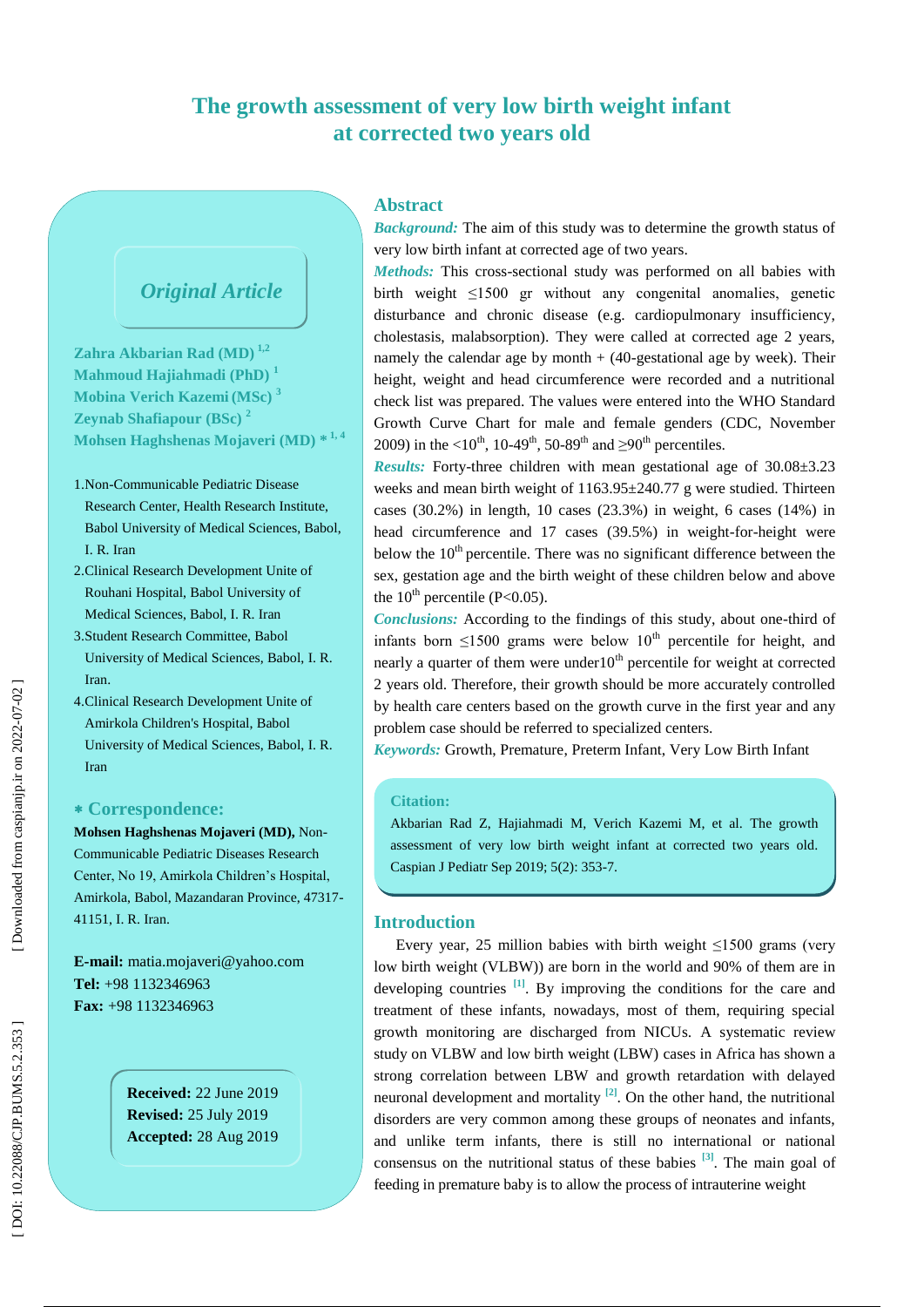gain for the same gestational age, but achieving this goal of nutrition and growth is very difficult and most preterm infants will be less likely weight at discharge time from hospital. More than half of the babies weighing ≤1500 gr were under 10th percentile for weight at the time of discharge from NICU. In this study, high levels of urea had an inverse relationship with weight gain  $^{[4]}$ .

Postnatal growth failure (PGF) is defined when these babies have weight below 10th percentile for their gestational age which has been 50.3% in other study  $^{[5]}$ .

PGF can cause permanent harmful effects including neuro -developmental delay, ischemic heart disease, glucose intolerance, diabetes mellitus type II, hypertension and metabolic syndromes **[ 6 ]** , and the impact of growth on the neuro -development of extreme LBW (ELBW) infants is much more important  $[5]$ .

For example, in a Taiwanese study that looked at the growth of VLBW at age 5, abnormality in weight, length and head circumference showed10.3%, 8.7% and 16% respectively <sup>[6]</sup>.

Lee et al. reported that growth disturbance was more severe in VLBW neonates with small for gestational age (SGA) than those with appropriate for gestational age (AGA), and the SGA group had lower weight at 3-6 years old <sup>[5]</sup>.

In few studies ELBW infants were fallowed until 14 years old for growth and showed that they had dilated weight and length versus control group  $[7, 8]$ . On the other hand in a study that fallowed ELBW until 20 years old showed this group of babies will have an appropriate length with their presents  $[9]$ , According to the Fenton Chart  $\frac{[10]}{[10]}$  the growth of these babies can be followed, but in our country's health care program, the use of this chart has not been operational yet.

The aim of this study was to determine the frequency of growth disturbances in VLBW babies discharged from NICU, a center for maternal and neonatal care, with up to date information. In addition, the purpose of the current study was to plan more accurately for monitoring and caring of these infants at urban and rural health centers.

# **Methods**

This cross -sectional study was conducted on VLBW infants  $(\leq1500 \text{ grams})$  discharged from NICU of the Ayatollah Rohani Hospital affiliated by Babol University of Medical science from April 2016 to June 2017.

At first, infants born two years ago (from April 2015 to the end of March 2016) with  $\leq 1500$ gr weight were identified.

Babies without congenital anomalies such as cardiovascular, gastrointestinal, neurological and genetic disorders were entered into the present study. Other inclusion criteria were absence of chronic diseases such as cardio -pulmonary failure, cholestasis, absorption disorders and renal failure at the time of discharge.

All these babies were discharged with a weight of 1500 -1600 grams, full oral feeding with human milk (±fortifiers) or premature infants formula, multi vitamin drop and recommendations for using oral iron supplementation (time of birth weight doubling or two months old) and zinc.

They were called at corrected age of 2 years [24 months+(40 weeks - gestational age)] . Their weight, length and head circumference were measured by a trained nurse.

We used the Seca scale (made in Germany) for weighing, the Seca plastic height gauge (made in Germany) in supine position on the bed for length and plastic tape -cloth centimeter for head circumference.

The measurements were recorded on the WHO Standard Growth Curve Chart (CDC November 2009) and classified in the percentiles  $\langle 10^{th}, 10{-}49^{th}, 50{-}89^{th}$ and  $\geq 90^{\text{th}}$ .

Data were analyzed using SPSS 8. To compare the qualitative variable of gender in groups  $\langle 10^{th}$  percentile or more, the Chi -square test was used and independent t -test was applied for quantitative variables of birth weight and gestational age.

Checklist of demographic data with nutritional information in the first and second six months, as well as the second year was completed.

### **Results**

From April to March 2015, 63 neonates  $\leq 1500$  g were discharged from the NICU of Rohani Hospital . Seven cases had chronic illnesses, and finally, 55 ones were entered into the present study.

They were invited by phone call to refer this center at corrected 2 years old to assess the child and 43 of them responded to the call (fig.1). Twenty  $(46.5\%)$  and 23 (53.5%) were boy and girl, respectively. The average gestational age of these children was  $30.08\pm3.23$  weeks and the average birth weight was 1163.95±270.77 gr.

Downloaded from caspianjp.ir on 2022-07-02 ]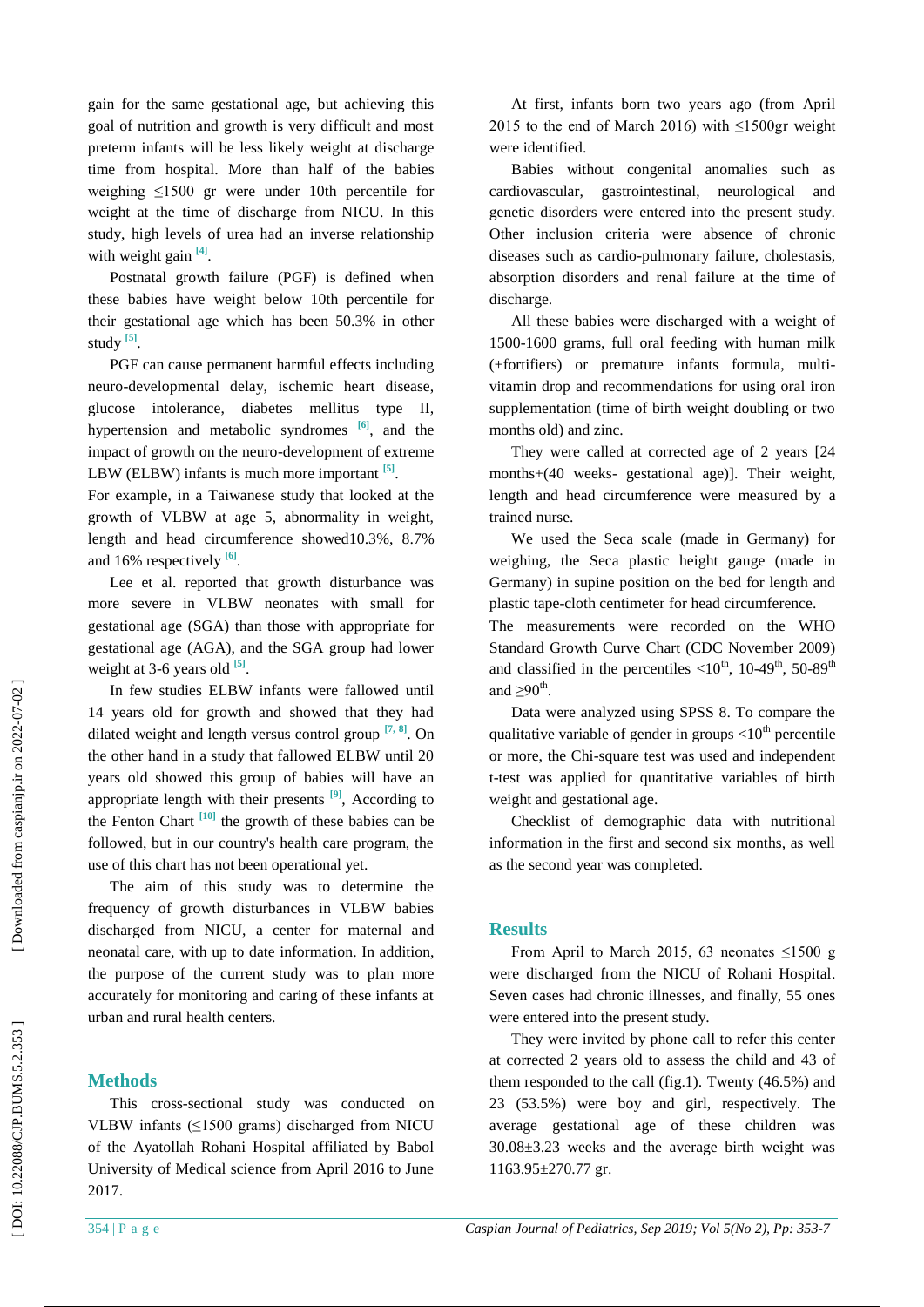The frequency of each growth index in percentile is presented in table 1. In terms of weight, 23.2% of the studied populations were <10th percentile and based on weight -for -length and head circumference were 39.5%, and 14% respectively, for the cases <10th percentile.

According to weight, the boys were more at the 10 - 49 percentile (35%) and girls at 50 -89 percentiles (34.8%). In terms of length, the boys were more at the 50 -89 percentile (35%) , girls at 50 -89 (34.8%) and >10 (34.8%) percentiles. Based on head circumference, both genders were more at the 49 -10 percentile (50% boys and 56.5% girls). Weight -for -length in boys was more at 10 -49 (50%) and in girls <10 (47.8%).

There was no statistically significant difference between two genders in any growth indices .

Comparing the >10th percentile with other groups (All groups $\geq 10^{th}$  percentile) showed that the mean gestational age was  $31.8 \pm 4.28$  and  $28.57 \pm 2.72$  weeks. respectively (P=0.054).

The mean birth weight in the group  $\langle 10^{th}$  percentile and other groups was  $1166 \pm 293$  and  $1163.33 \pm 227.9$ grams, respectively  $(P=0.976)$ .

During the first 6 months, 40 cases had a history of using premature infant formula or human milk fortifier with breast milk. During the second 6 months, 9 and 6 cases were fed with breast milk and formula, respectively and 25 ones of both groups were fed with supplemental nutrition.

There was no significant relationship between  $<$ 10<sup>th</sup> percentile and other groups on breast milk, formula or both combination. (P>0.05)

Based on the history, zinc supplementation was not received or received irregular and for a short time. Oral iron supplementation was obtained by all cases, except one, up to 2 years of age. A multivitamin or A+D drop was taken until the end of one year and thereafter received irregularly .

|  | Table 1: Frequency of variables: weight, length, head circumference, and weight to length ratio in preterm |  |  |  |
|--|------------------------------------------------------------------------------------------------------------|--|--|--|
|  |                                                                                                            |  |  |  |

| infants                   |                 |                 |          |                                  |  |  |  |  |  |
|---------------------------|-----------------|-----------------|----------|----------------------------------|--|--|--|--|--|
| <i>percentile</i>         | $\leq 10$       | 10-49           | 50-89    | > 90                             |  |  |  |  |  |
| <b>Variable</b>           | $N\binom{0}{0}$ | $N\binom{0}{0}$ | $N(\%)$  | $N$ $\left( \frac{9}{6} \right)$ |  |  |  |  |  |
| Weight                    | 10(23.2)        | 14(32.6)        | 14(32.6) | 5(11.6)                          |  |  |  |  |  |
| Length                    | 13(30.2)        | 7 (16.3)        | 15(34.9) | 8(18.6)                          |  |  |  |  |  |
| <b>Head circumference</b> | 6(14)           | 23(53.4)        | 11(25.6) | 3(7)                             |  |  |  |  |  |
| Weight / length           | 17(39.5)        | 13(30.3)        | 9(20.9)  | 4(9.3)                           |  |  |  |  |  |



**Figure 1: Flowchart of study selection**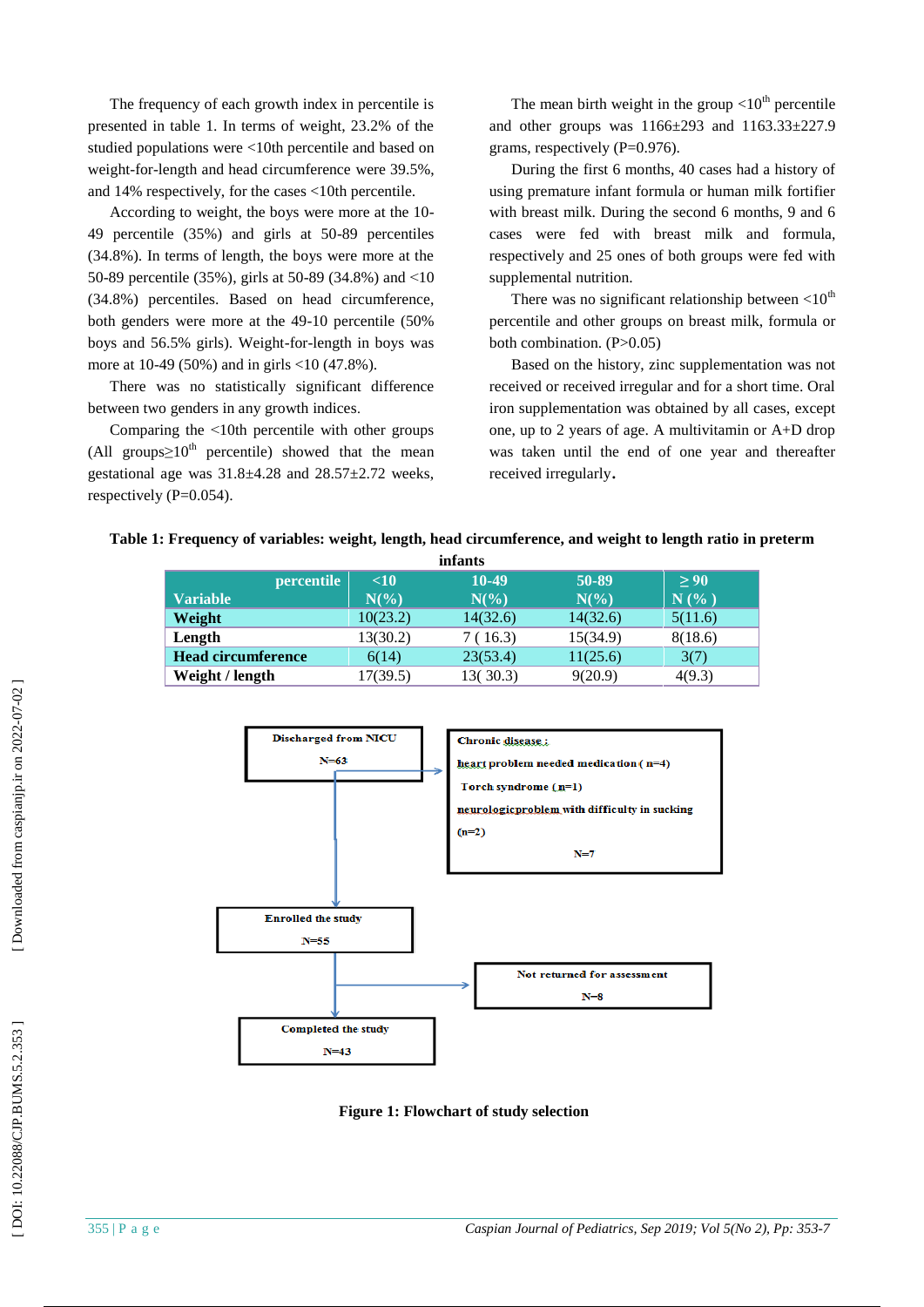#### **Discussion:**

This study about a quarter of children was under the  $10<sup>th</sup>$  percentile in terms of weight, and in terms of length, weight -for -length and head circumference was 30%, 40% and 14% respectively. Accordingly, it seems that these children had an inappropriate status of length and weight -for -length.

However, in a study in Cameroon on the short -term growth (6 months) of VLBW babies, all infants at 6 months of age had enough weight gain which was comparable to that of term infants, and the growth of length and head circumference with a delay afterwards reached the values of the term infants  $^{[1]}$ .

Nevertheless, the mean weight of infants was higher than that in this study  $\begin{bmatrix} 1 \end{bmatrix}$  (1390 g compared to 1163 g). As noted in our study, the mean birth weight or gestational age had no significantly effect on growth at 2 years old, although we did not know about the growth status of babies at 6 months of age.

Six months of age are important because of starting supplemental nutrition and after that time, nutritional disturbances may change the growth trend.

Gao et al. also suggested that the premature babies had an adequate weight gain at 6 months of age but multiple gestation and history of intrauterine growth restriction (IUGR) increased the risk of postnatal growth retardation and they recommended that this risk could be reduced by appropriate and reasonable nutritional interventions [11].

Comparison of growth variables was different based on gender, which was not statistically significant; thus, the gender has no effect on how they grow.

The mean gestational age and birth weight in the group  $\langle 10^{th}$  percentile compared to other groups did not differ significantly. So, it seems that children  $\langle 10^{th}$ percentile were not necessarily those with lower birth weight or less gestational age, and factors affecting growth are mainly dependent on postnatal factors .

Howsoever, Soon Lee et al. reported that the growth disorder incidence in VLBW infants with SGAs was almost twice as the AGA group <sup>[5]</sup>. Unfortunately, in the present study, no valid records of SGA status of patients were available. For this reason, there was no possibility of comparison of this variable.

In a systematic review study by Fenton in 2013, the growth curve was revised for preterm children. In the previous Fenton's curve (2003), a growth chart was used for both male and female infants. While in the new chart, it can be found that all three parameters including weight, length and head circumference for girls are slightly lower than those for boys and this is because of slightly higher curve in boys after the  $40<sup>th</sup>$ week and the maximum is in the  $50<sup>th</sup>$  week. This difference is especially more in the length growth of boys than girls **[10 ]** .

In a further study by Bertino et al., it has been observed that the VLBW infants at corrected age of 18 months reach a maximum of  $25<sup>th</sup>$  percentile in the standard growth curve. The authors concluded that this group of infants should have different growth curves **[12]**.

Sallivan et al. evaluated the growth of height , weight and body mass index (BMI) of VLBW infants from birth to 12 years old . They stated that the premature baby had an appropriate BMI at age 4, as well as this group of children demonstrated catch -up growth at age  $6-9$  <sup>[13]</sup>. In another study in southern Brazil, the growth of VLBW infants at corrected age of 40 weeks, 6 and 12 months, and it was found that they reached the standard weight growth of 57.8, 82.2 and 92%, respectively. These values were 50.9, 82 and 86.9% for length, respectively. In the current study, the growth of head circumference was slightly better than that of two others with 93.4% and 85% at corrected age of 40 weeks and 12 months, respectively <sup>[14]</sup>.

In conclusion, Based on the findings of this study, about one -third of VLBW were below 10th percentile for height, and nearly a quarter of them were under10th percentile for weight at corrected 2 years old .

The authors suggest that, growth monitoring program for VLBW babies in health care center should be followed during the first 2 years after birth and emphasized careful monitoring of nutritional supplementation in this group of babies.

## **Acknowledgement:**

The present study was supported by Babol University of Medical Sciences. The authors would like to thank the Clinical Research Development Unit of Rouhani Hospital.

**Funding:** This study was supported by a research grant from the Non -Communicable Pediatric Diseases Research Center of Babol University of Medical Sciences (Grant Number: 9337621).

**Ethical approval:** This study obtained ethics committee of Babol University of Medical Sciences (MUBABOL.REC.1393.23).